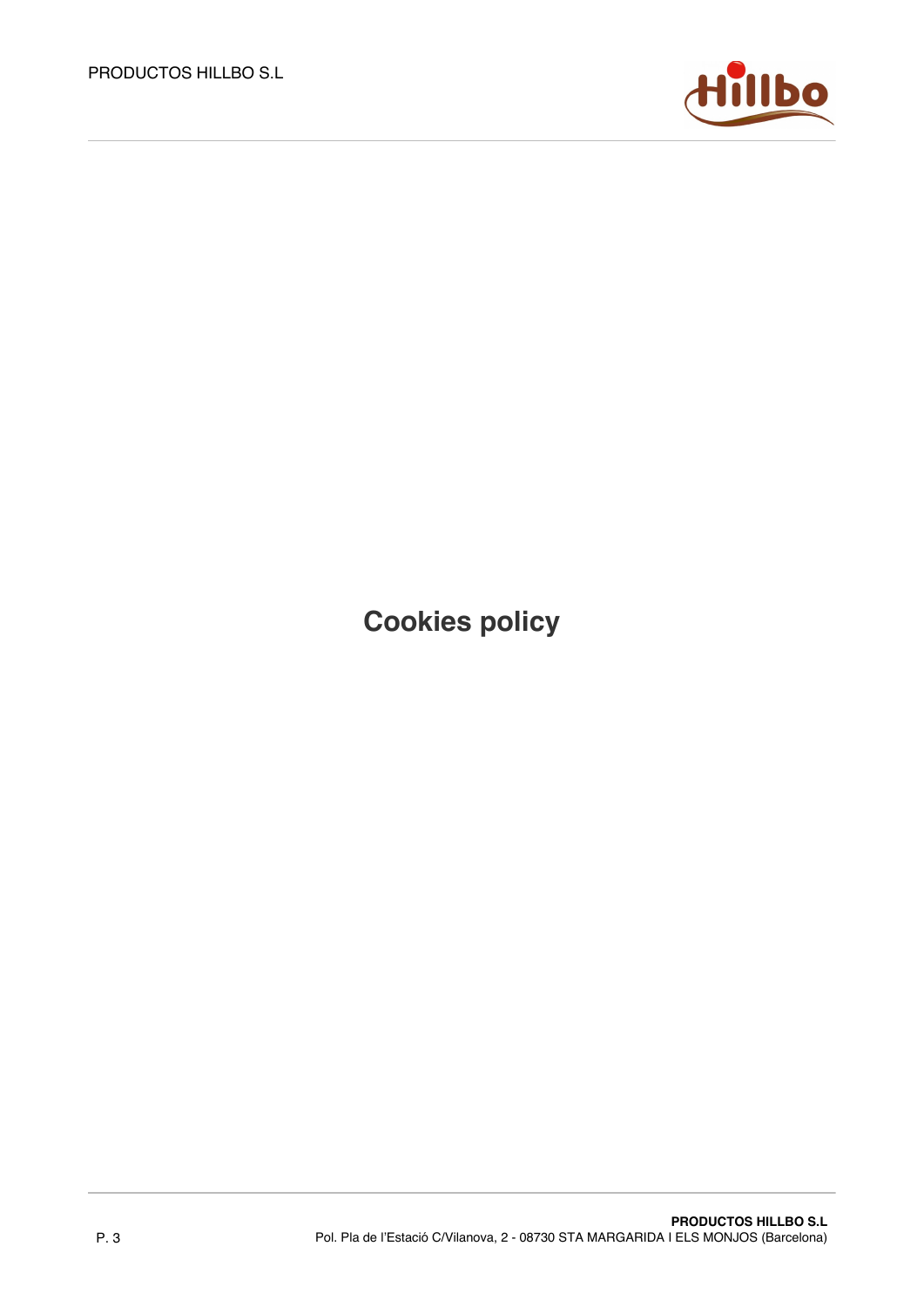

# **COOKIES POLICY**

### **INFORMATION ABOUT COOKIES**

Due to the coming into force of the amendment to the «Law on Services of the Information Society» (LSSICE) established by Spanish Royal Decree 13/2012, it is mandatory to obtain the express consent of the user of all web pages that use nonessential *cookies* before browsing them.

### **WHAT ARE COOKIES?**

Cookies and other similar technologies such as local shared objects, flash cookies or pixels, are tools used by Web servers to store and retrieve information about their visitors, as well as to enable the proper functioning of the site.

Through using these devices, the Web server is able to remember some data concerning the user, such as their preferences for viewing the server's pages, their name and password, products that interest them most, etc.

## COOKIES **AFFECTED BY, AND COOKIES EXEMPT FROM REGULATIONS**

According to the EU directive, the *cookies* that require the user's informed consent are analysis, advertising and affiliation cookies, while technical cookies and those that are necessary for the operation of the website or the provision of services expressly requested by the user are exempt.

## **TYPES OF COOKIES**

## **DEPENDING ON THE PURPOSE**

**Technical and functional** *cookies*: allow the user to navigate through a website, platform or application and the use of different options or services available in it.

**Analysis** *cookies*: allow the controller to monitor and analyse the behaviour of the users of the websites they are linked to. The information collected by this type of *cookie* is used to measure the activity of the websites, application or platform and to carry out browsing profiling of the users of said sites, applications and platforms, with the purpose of introducing improvements in the analysis of the user data carried out by service users.

**Advertising** *cookies*: allow management, in the most efficient way possible, of advertising spaces which, if applicable, the editor has included in a website, application or platform from where requested service is provided based on data such as the edited content or frequency with which advertisements are made.

**Behavioural advertising cookies:** collect information on the user's personal preferences and choices (retargeting) in order to allow management, in the most efficient way possible, of the advertising spaces which, if applicable, the editor has included in a website, application or platform from where the requested service is provided.

**Social cookies:** established by the social network platforms in the services to allow content to be shared with friends and networks. The social media platforms have the ability to track activity online outside the Services. This may affect the content and messages seen in other services used.

**• Affiliate** *cookies*: allow you to track visits through links from other websites, with which the website establishes affiliate agreements (affiliate companies).

**Security** *cookies*: store encrypted information to avoid the stored data in them being vulnerable to malicious attacks by third parties.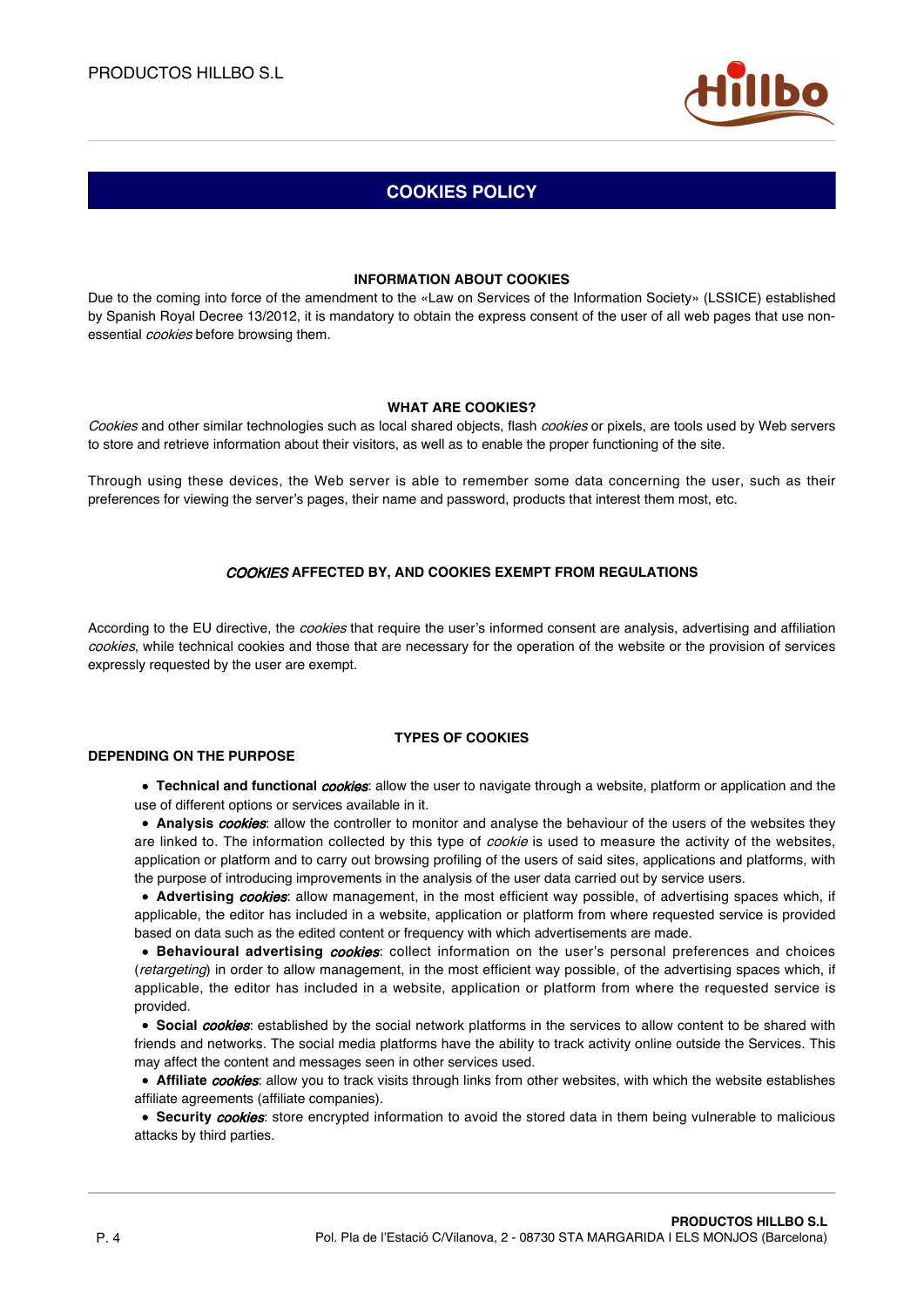

## **ACCORDING TO THE PROPERTY**

**Own cookies**: are sent to the user's terminal team from a team or power managed by the own editor and from where the requested service is provided by the user.

**Third party cookies**: are sent to the user's terminal team from a team or power which is not managed by the editor, but by another body which processes data obtained through the cookies.

#### **DEPENDING ON THE STORAGE PERIOD**

**Session** *cookies*: are a type of *cookie* designed to collect and store data as long as the user accesses a website.

**Permanent** cookies: are a type of cookies where data continues to be stored in the terminal and may be accessed and processed for a period of time defined by the *cookie* controller, and that can range from a few minutes to several years.

### **PROCESSING OF PERSONAL DATA**

PRODUCTOS HILLBO S.L is the **Controller** of the personal data of the **Data Subject** and informs them that these data will be processed in accordance with the provisions of Regulation (EU) 2016/679, of 27 April 2016 (GDPR), and therefore the following information on the processing is provided:

**Purposes of the data processing:** as specified in the cookies section which are used on this website.

**Legitimisation of the processing**: by consent of the data subject (art. 6.1 GDPR).

**Data storage criteria**: as specified in the cookies section used on the website.

**Data communication**: data will not be disclosed to third parties, except in cookies owned by third parties or under legal obligation.

#### **Rights of the Data Subject**:

- Right to withdraw consent at any time.

- Right of access, rectification, portability and erasure of data and the limitation or objection to their processing.

The right to file a claim with the Spanish Supervisory Authority (www.aepd.es) if you consider that the processing does not comply with current legislation.

#### **Contact information to exercise their rights:**

PRODUCTOS HILLBO S.L. Pol. Pla de l'Estació C/Vilanova, 2 - 08730 STA MARGARIDA I ELS MONJOS (Barcelona). Email: info@hillbo.com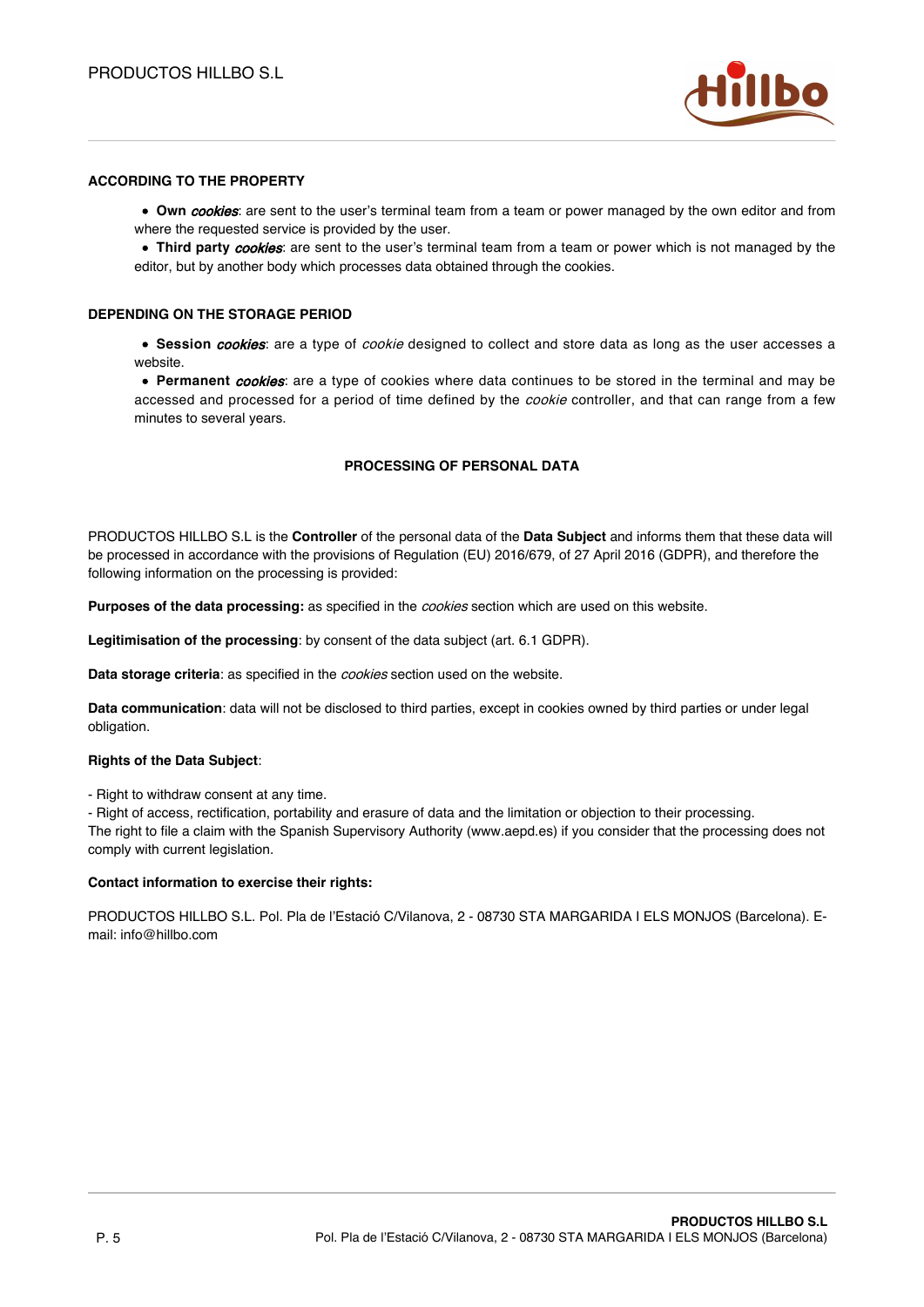

## **COOKIES USED ON THIS WEBSITE**

## **COOKIES CONTROLLED BY THE EDITOR**

| <b>Technical and functional</b> |                                  |                                                                                                                                                                                                                                                                                                                               |             |  |  |
|---------------------------------|----------------------------------|-------------------------------------------------------------------------------------------------------------------------------------------------------------------------------------------------------------------------------------------------------------------------------------------------------------------------------|-------------|--|--|
| <b>Property</b>                 | <b>Cookie</b>                    | <b>Purpose</b>                                                                                                                                                                                                                                                                                                                | <b>Term</b> |  |  |
| hillbo.com                      | cookie notice acc<br>epted       | Cookie required to use website options and services                                                                                                                                                                                                                                                                           | in a month  |  |  |
| hillbo com                      | <b>PHPSESSID</b>                 | Cookie generated by applications based on the PHP<br>language. This is a general purpose identifier used to maintain<br>user session variables. It is normally a random generated<br>number, how it is used can be specific to the site, but a good<br>example is maintaining a logged-in status for a user between<br>pages. | in 7 days   |  |  |
| hillbo.com                      | wp-<br>wpml_current_lan<br>guage | Cookie required to use website options and services                                                                                                                                                                                                                                                                           | in 22 hours |  |  |

| <b>Analytics</b> |        |                                                            |             |  |
|------------------|--------|------------------------------------------------------------|-------------|--|
| <b>Property</b>  | Cookie | <b>Purpose</b>                                             | <b>Term</b> |  |
| hillbo.com       | _ga    | ID used to identify users                                  | in 2 years  |  |
| hillbo.com       | _gid   | ID used to identify users for 24 hours after last activity | in 22 hours |  |

| <b>Technical and functional</b> |        |                |             |
|---------------------------------|--------|----------------|-------------|
| <b>Property</b>                 | Cookie | <b>Purpose</b> | <b>Term</b> |

## **THIRD PARTY COOKIES**

Third-party services are beyond the control of the editor. Suppliers may at any time modify their service conditions, the purpose and use of cookies, etc.

### **External suppliers of this website:**

## [Google Analytics](https://privacy.google.com/take-control.html)[PHP.net](https://www.php.net/privacy.php)

| Editor           | <b>Privacy Policy</b>                        |
|------------------|----------------------------------------------|
| Google Analytics | https://privacy.google.com/take-control.html |